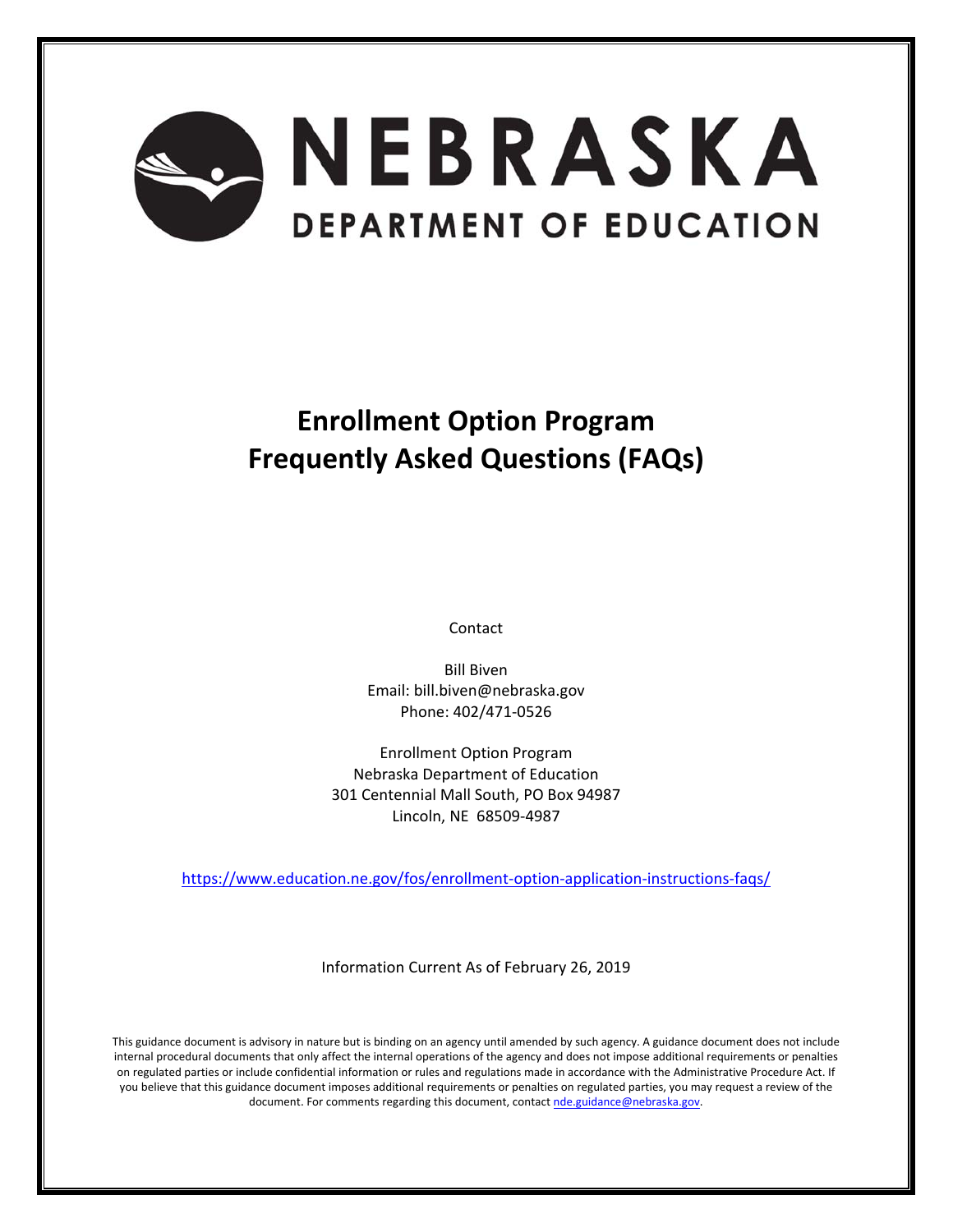# **Frequently Asked Questions About Enrollment Option Table of Contents**

|    |                                                                                                                         | Page |
|----|-------------------------------------------------------------------------------------------------------------------------|------|
|    |                                                                                                                         |      |
| 2. |                                                                                                                         |      |
| 3. |                                                                                                                         |      |
| 4. |                                                                                                                         |      |
| 5. |                                                                                                                         |      |
| 6. |                                                                                                                         |      |
| 7. |                                                                                                                         |      |
| 8. | Can parents or legal guardians of a student already enrolled in and attending a school use the Enrollment               |      |
|    |                                                                                                                         |      |
|    | 9. Where can we locate the district name and the district number (for Section 1 of the Enrollment Option Form)          |      |
|    |                                                                                                                         |      |
|    |                                                                                                                         |      |
|    |                                                                                                                         |      |
|    |                                                                                                                         |      |
|    |                                                                                                                         |      |
|    |                                                                                                                         |      |
|    | 15. Can option students play on sports teams for the Option School District and participate in other                    |      |
|    |                                                                                                                         |      |
|    |                                                                                                                         |      |
|    | 17. When does the Option School District notify the Resident School District of the Enrollment Option Application? 3    |      |
|    | 18. When does the Option School District notify the parents or legal guardians that the Enrollment                      |      |
|    |                                                                                                                         |      |
|    |                                                                                                                         |      |
|    |                                                                                                                         |      |
|    |                                                                                                                         |      |
|    | 22. Can an Option Student return to the Option School District after transferring and attending a private,              |      |
|    |                                                                                                                         |      |
|    | 23. Are standards for approving and denying Enrollment Option Applications required for school boards?5                 |      |
|    | 24. Does the school board of a school district specifically need to vote to approve or deny an application              |      |
|    |                                                                                                                         |      |
|    |                                                                                                                         |      |
|    | 26. Can a school district that is a member of a learning community be required to accept an open enrollment             |      |
|    |                                                                                                                         |      |
|    |                                                                                                                         |      |
|    | 28. Can the Resident District refuse a deadline waiver for a student if the Option District will accept the student?  6 |      |
|    |                                                                                                                         |      |
|    | 30. When a student who is not participating in the Enrollment Option Program moves out of a Resident School             |      |
|    | District, can the parents or legal guardians use the Enrollment Option Program to allow the student to                  |      |
|    |                                                                                                                         |      |
|    | 31. When an Option Student moves out of the original Resident District, can the Option Student continue the use of      |      |
|    |                                                                                                                         |      |
|    |                                                                                                                         |      |
|    |                                                                                                                         |      |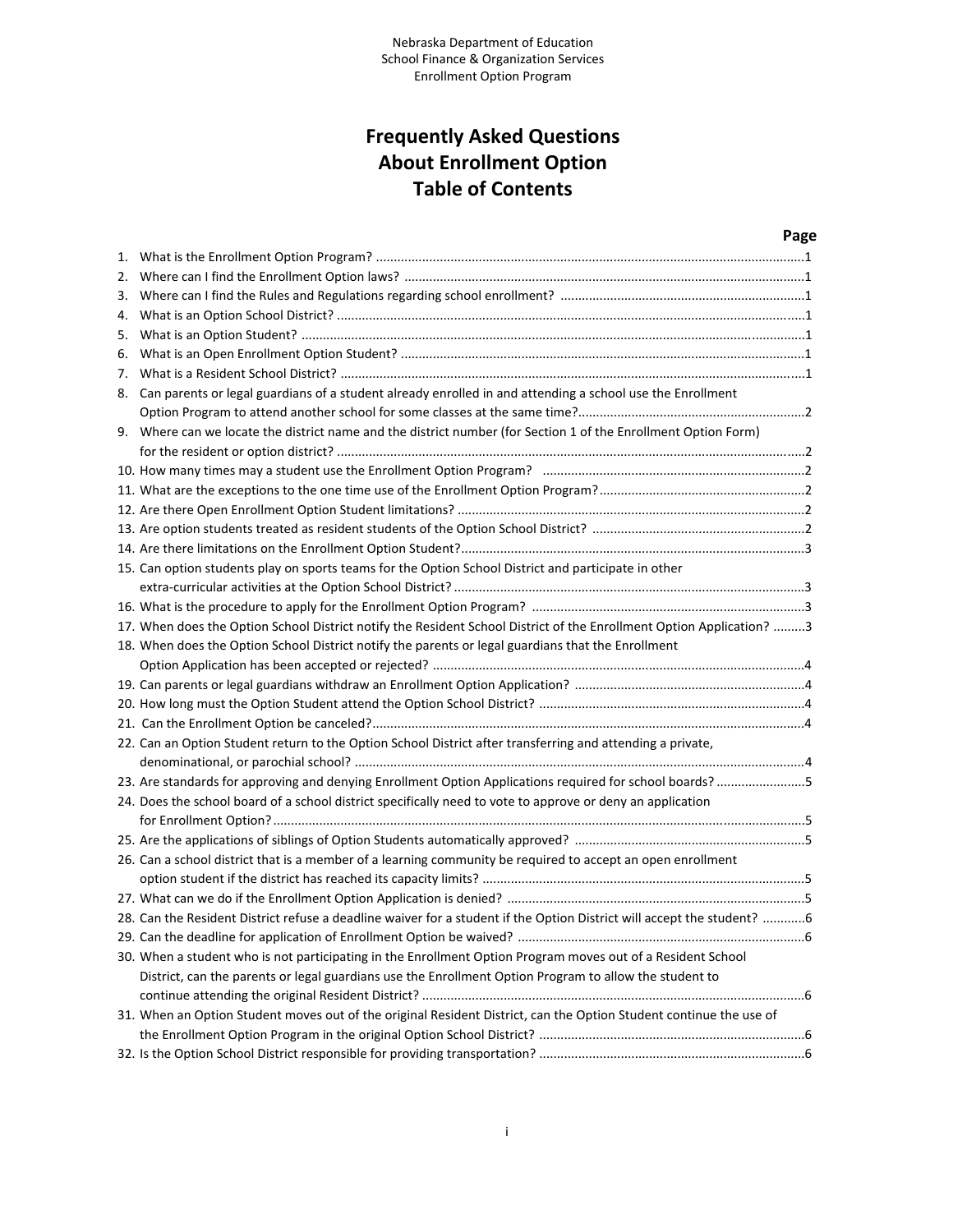# **Frequently Asked Questions About Enrollment Option Table of Contents (continued)**

#### **Page** 33. What is the Enrollment Option Transportation Reimbursement formula? ......................................................................7 34. What school district does the Option Student graduate from? ........................................................................................7 35. Does the Option School District have to accept academic credit from a previous district the Option Student attended? ..........................................................................................................................................7 36. Can an Option School District contract with another school district, ESU, or other state agency for the provision of services for an Option Student?.....................................................................................................................7 37. Does the Enrollment Option Program need to be used for students that are state wards or wards of the court?...........7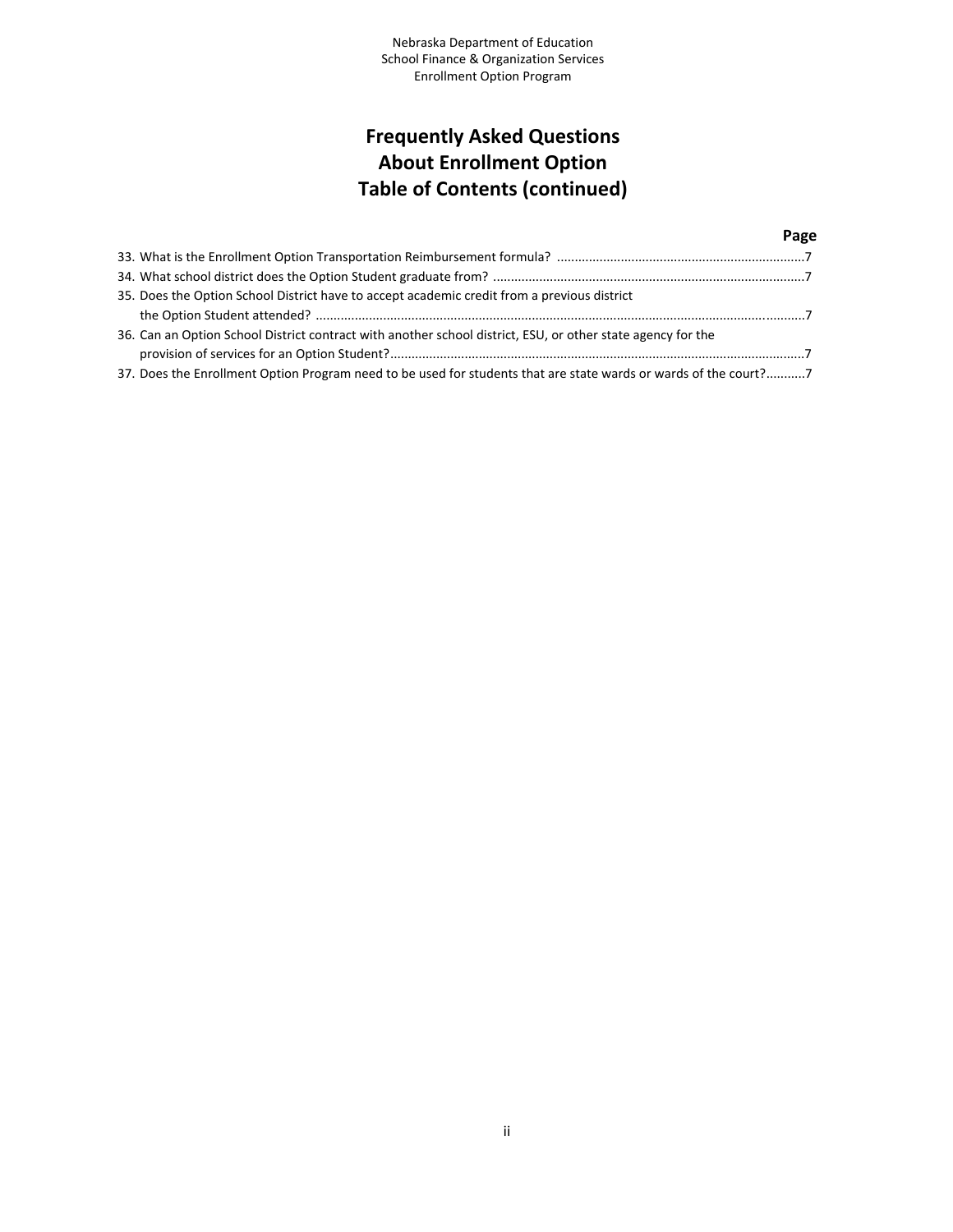# **Frequently Asked Questions About Enrollment Option**

#### *1. What is the Enrollment Option Program?*

The enrollment option program is established to enable parents or legal guardians of any kindergarten through twelfth grade Nebraska student to enroll and attend a school to receive education in a Nebraska public school district in which the student does not reside subject to the limitations prescribed in section 79‐238.

#### *2. Where can I find the Enrollment Option laws?*

The laws governing the Enrollment Option Program can be found in Nebraska Reissue Revised Statutes sections 79‐232 to 79‐246.

#### *3. Where can I find the Rules and Regulations regarding school enrollment?*

The Rules and Regulations regarding school enrollment can be found in the Nebraska Department of Education Rule 19, "Regulations Regarding School Enrollment."

#### *4. What is an Option School District?*

An option school district is a Nebraska school district that a student is enrolled in and attends to receive education instead of the resident Nebraska school district where the student resides.

# *5. What is an Option Student?*

An option student is a student participating in the enrollment option program, and includes an open enrollment option student.

# *6. What is an Open Enrollment Option Student?*

Open enrollment option student means a student who resides in a school district that is a member of a learning community, enrolled in and attended a school in another school district in such learning community as an open enrollment student pursuant to section 79-2110 prior to the 2017-18 school year, and is enrolled in and attends such school as an option student pursuant to section 79‐235.01.

#### *7. What is a Resident School District?*

A resident school district is the public school district in which a student resides, or the school district in which the student is admitted as a resident of the school district pursuant to section 79‐215.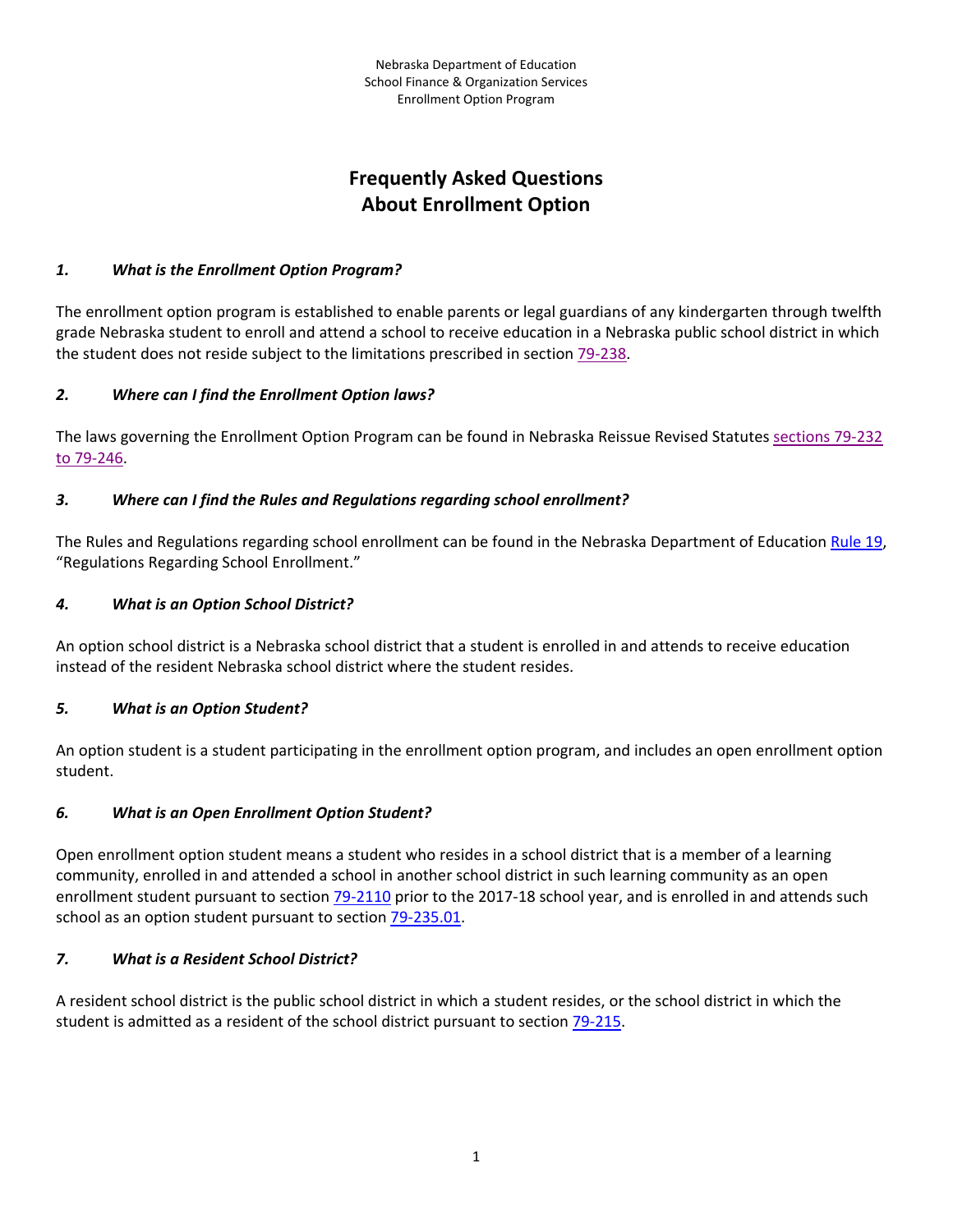#### 8. Can parents or legal guardians of a student already enrolled in and attending a school use the *Enrollment Option Program to attend another school for some classes at the same time?*

No. An option student attends the option school district "instead" of their resident school district. When a student participates in the Enrollment Option Program, the option student is enrolled and attending a school district that is responsible to provide all education for the option student.

### 9. Where can we locate the district name and the district number (for Section 1 of the Enrollment Option Form) *for the Resident or Option District?*

This information may be found on the Department of Education's Directory Search webpage located at http://educdirsrc.education.ne.gov/. Click on "Quick Lists" button. On the next page (**Quick Lists of Directory Information), scroll down to** PUBLIC DISTRICT AND SCHOOL INFORMATION. Click on the "sorted by county/district number" link to access the list of public school districts. The district name and district number will be referred to as "agency ID".

# *10. How many times may a student use the Enrollment Option Program?*

The use of the Enrollment Option program is available only once to each student prior to graduation. See following question 11 for exceptions.

# *11. What are the exceptions to the one time use of the Enrollment Option Program?*

The following exceptions do exist for another use of the option by a student if the use meets, or met at the time of the option: (a) the student relocates to a different resident school district; (b) the option school district merges with another school district; (c) the student will have completed either the grades offered in the school originally attended in the option school district or the grades immediately preceding the lowest grade offered in the school building for which a new option is sought; (d) the option would allow the student to continue current enrollment in a school district; (e) the option would allow the student to enroll in a school district in which the student was previously enrolled as a student; or (f) the student is an open enrollment option student.

# *12. Are there Open Enrollment Option Student limitations?*

An open enrollment option student's status does not count against the general limit of one option per student. For open enrollment option students, the law allows the student to continue enrollment in the school district through the completion of the grades in their school building only. The additional option as noted in 10(f) above would allow the parents or legal guardians and the district to make decisions regarding the remainder of the student's education.

# *13. Are option students treated as resident students of the Option School District?*

Yes. Section 79‐235 provides that for purposes of all duties, entitlements, and rights established by law, including special education as provided in section 79-1127, except as provided in section 79-241 and, for open enrollment option students, except as provided in section 79-235.01, option students shall be treated as resident students of the option school district.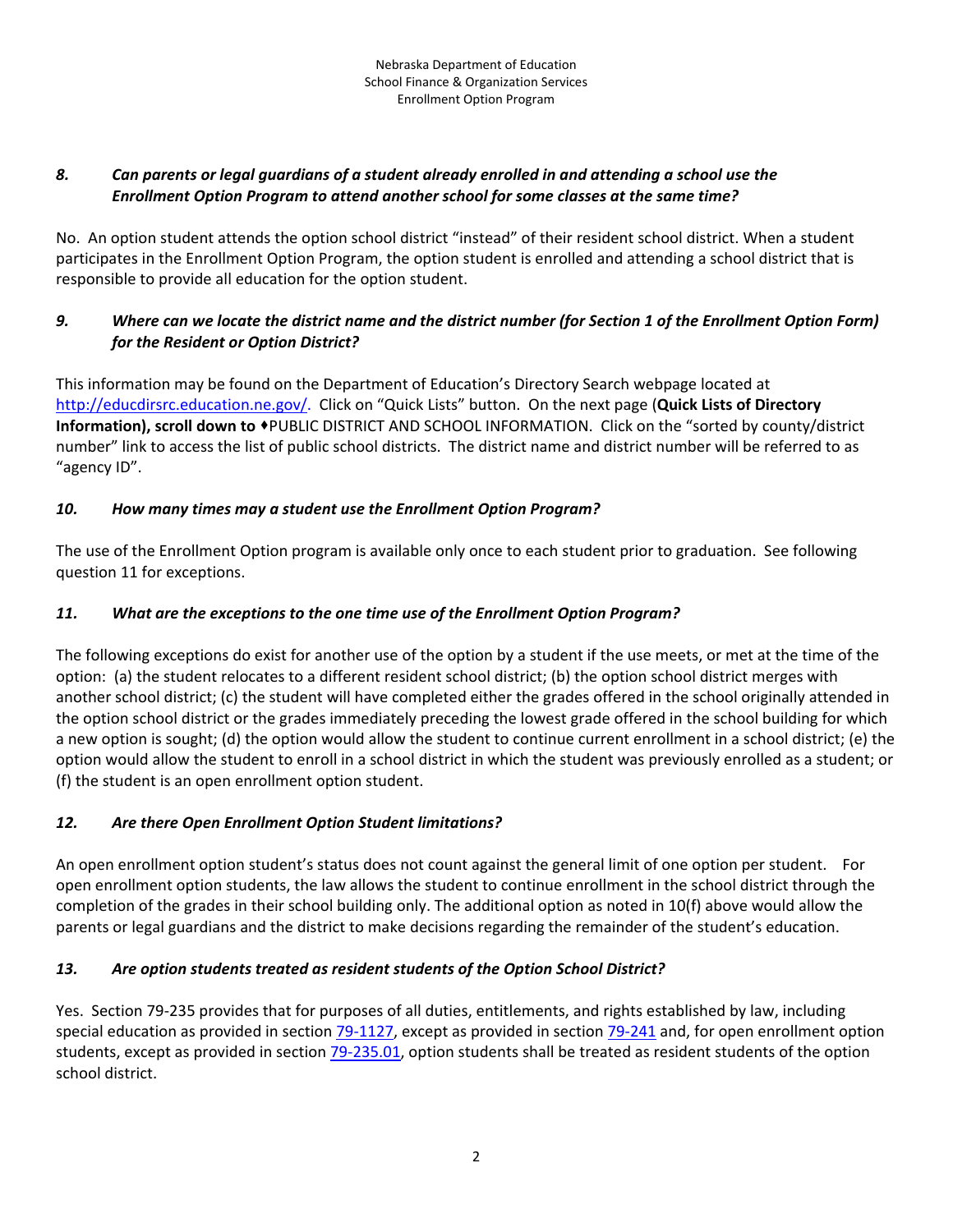#### *14. Are there limitations on the Enrollment Option Student?*

Yes. The option student may request a particular school building in an option school district, but the building assignment of the option student shall be determined by the option school district. An exception to the limitation on requesting a particular building exists for open enrollment option students under section 79‐235.01 and in subsection (3) of section 79-2110 for students attending a focus school, focus program, or magnet school in a learning community school district.

#### *15. Can option students play on sports teams for the Option School District and participate in other extra‐curricular activities at the Option School District?*

Yes. The option student once enrolled and attending the option school district is treated the same as other students who transfer into the option school district from another school not in the option school district for purposes of extracurricular activities including sports in grades 9‐12. For more information on options students and participation in extracurricular activities in grades 9‐12, parents or legal guardians should contact the Nebraska School Activities Association at (402) 489‐0386 or access information from their website at https://nsaahome.org/

#### *16. What is the procedure to apply for the Enrollment Option Program?*

Parents or legal guardians must submit an application to the Option School District school board between September 1 and March 15 for enrollment during the following and subsequent school years. Applications submitted after March 15 must be accompanied by a release approval from the resident school district on the application form. A student who relocates to a different resident school district after February  $1<sup>st</sup>$  or whose option school district merges with another school district effective after February  $1<sup>st</sup>$  may submit an application to the Option School District school board for attendance during or immediately following and subsequent school years that does not require approval from the resident district. The Enrollment Option Application form contains a section for the resident district to complete to provide the release when required.

Open Enrollment students attending a school building outside of the resident school district for any part of school year 2016‐17 shall be automatically approved as an open enrollment option student and allowed to continue attending such school building as an option student without submitting an additional application unless the student has completed the grades offered in such school building or has been expelled. Unless attending a focus school, focus program, or magnet school in learning community school district, open enrollment option students would be required to apply and be approved through the regular enrollment option procedures to attend another school in the option district.

#### 17. When does the Option School District notify the Resident School District of the Enrollment Option Application?

For all applications submitted by the March 15 deadline, the option school district must provide the resident school district with the name of the applicant on or before April 1. In the case of applications submitted after the March 15 deadline, then the option school district must provide the resident school district with the name of the applicant within sixty days after submission to the option school district.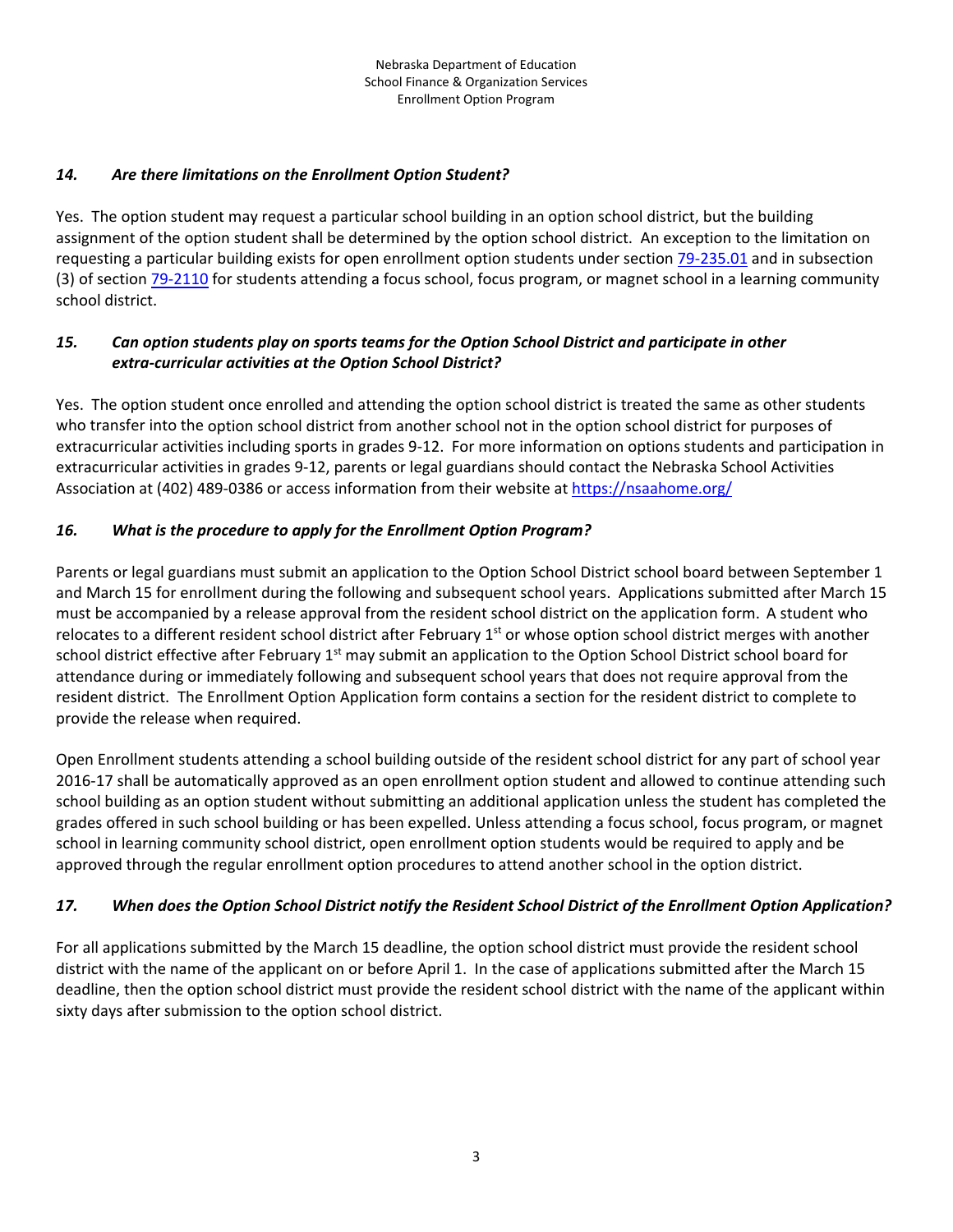#### *18. When does the Option School District notify the parents or legal guardians that the Enrollment Option Application has been accepted or rejected?*

For all applications submitted by the March 15 deadline, the option school district must notify, in writing, the parents or legal guardians of the student and the resident school district whether the application is approved or denied on or before April 1, or in the case of applications submitted after March 15, within sixty days after submission. If either the resident or option district rejects the application, the written notice must be by certified mail and contain the reason(s) for the rejection and the process for appeal.

#### *19. Can parents or legal guardians withdraw an Enrollment Option Application?*

Applications for students may be withdrawn in good standing upon mutual agreement by both the resident and option school districts prior to the student attending the option school district.

# *20. How long must the Option Student attend the Option School District?*

Until graduation and in no case less than one year unless the student relocates to a different resident school district or the student transfers to a private, denominational, or parochial school to receive all of the student's education.

The student can return to the resident district at their own choice at any time after attendance for one year at the option district or within the first year upon mutual agreement of the resident and option school districts.

# *21. Can the Enrollment Option be canceled?*

Yes. *Cancelations* can occur due to the student relocating, transferring to a private, denominational, or parochial school, or returning to the resident district to receive all of the student's education. The parents or legal guardians shall provide written notification to the school board of the option school district and the school board of the resident school district on forms prescribed and furnished by the department in advance of such cancelation.

#### 22. Can an Option Student return to the Option School District after transferring and attending a private, *denominational, or parochial school?*

An option student who subsequently chooses to attend a private or parochial school to receive all of the student's education instead of a public school district shall be automatically accepted to return to either the resident school district or the option school district upon the completion of the grade levels offered at the private or parochial school. Exempt (home) schools that children attend in accordance with the requirements of state law and regulations are considered private school(s).

If the student chooses to return to the option school district, the student's parents or legal guardians must submit another application to the local school board of the option school district which shall be automatically approved, and the application deadlines waived.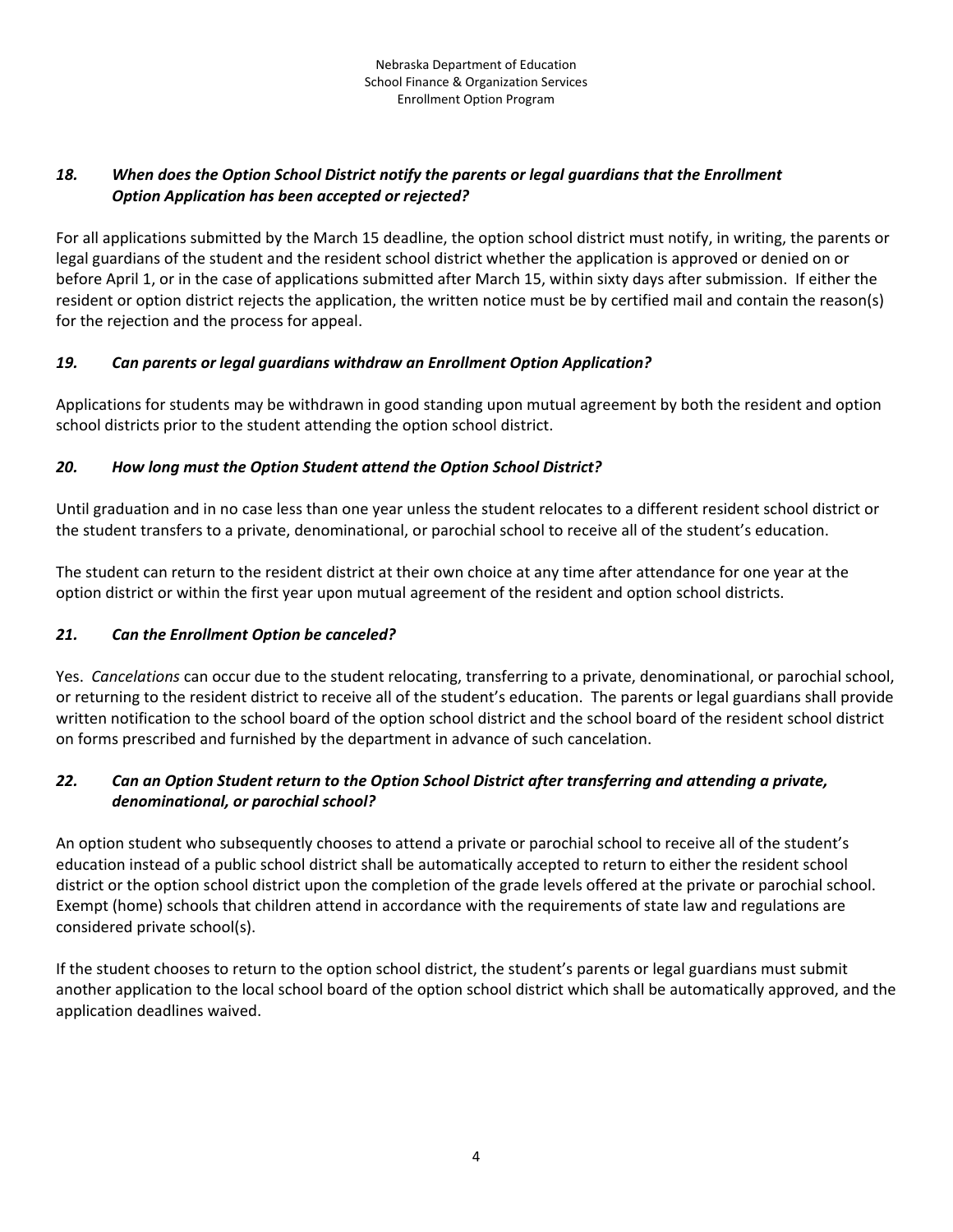#### *23. Are standards for approving and denying Enrollment Option Applications required for school boards?*

Yes. School boards must adopt by resolution specific standards for approval and denial of applications to option into their districts. Standards may include the capacity of a program, class, grade level, or school building, based upon available staff, facilities, projected enrollment of resident students, projected number of students the option district will contract based on existing contractual arrangements, and availability of appropriate special education programs. The school board of the option school district may by resolution declare a program, a class, or a school unavailable to option students if the school district is at capacity. Such standards shall not include previous academic achievement, athletic or other extracurricular ability, disabilities, proficiency in the English language, or previous disciplinary proceedings, or because request occurred after the March  $15<sup>th</sup>$  deadline. Resident districts also must have adopted standards for release of students that file late applications. School districts are required to make their policies and procedures available upon request. Any student that is expelled from a school district and has not completed the terms of the expulsion are not eligible to use the Enrollment Option Program.

#### 24. Does the school board of a school district specifically need to vote to approve or deny an application for *Enrollment Option?*

No. A school board is required to adopt by resolution specific policies for approval and denial of applications, and such policies can authorize a school district official, such as the superintendent, to act on applications in accordance with the policy. The authorized district official must apply the policies to all applications.

#### *25. Are the applications of siblings of Option Students automatically approved?*

No. Applications of siblings are considered separately; however, option school districts must give first priority for enrollment of siblings of option students, except that the option school district shall not be required to approve the sibling of an option student if the district is at capacity. Please note that enrollment option applications for siblings **must** include the signature of the authorized official of the option district. The signature of the authorized official from the resident school district **must** be included if the application for option enrollment is submitted after the March 15 deadline.

#### 26. Can a school district that is a member of a learning community be required to accept an open enrollment *option student if the district has reached its capacity limits?*

Yes. If a student attended a school building as an open enrollment student for any part of school year 2016‐2017, they are to be automatically approved to attend as an open enrollment option student beginning with school year 2017‐ 2018.

#### *27. What can we do if the Enrollment Option Application is denied?*

The parents or legal guardians may appeal a denial to the State Board of Education within thirty days after the date the written notification of the denial was received. If an application is denied by the option school district or by the resident school district, the denying school district shall state in the written notification the reason for the denial. A sample petition form for this appeal can be found in Appendix A of the Department's Rule 61, "Rules of Practice and Procedure for Hearings in Contested Cases Before the Department."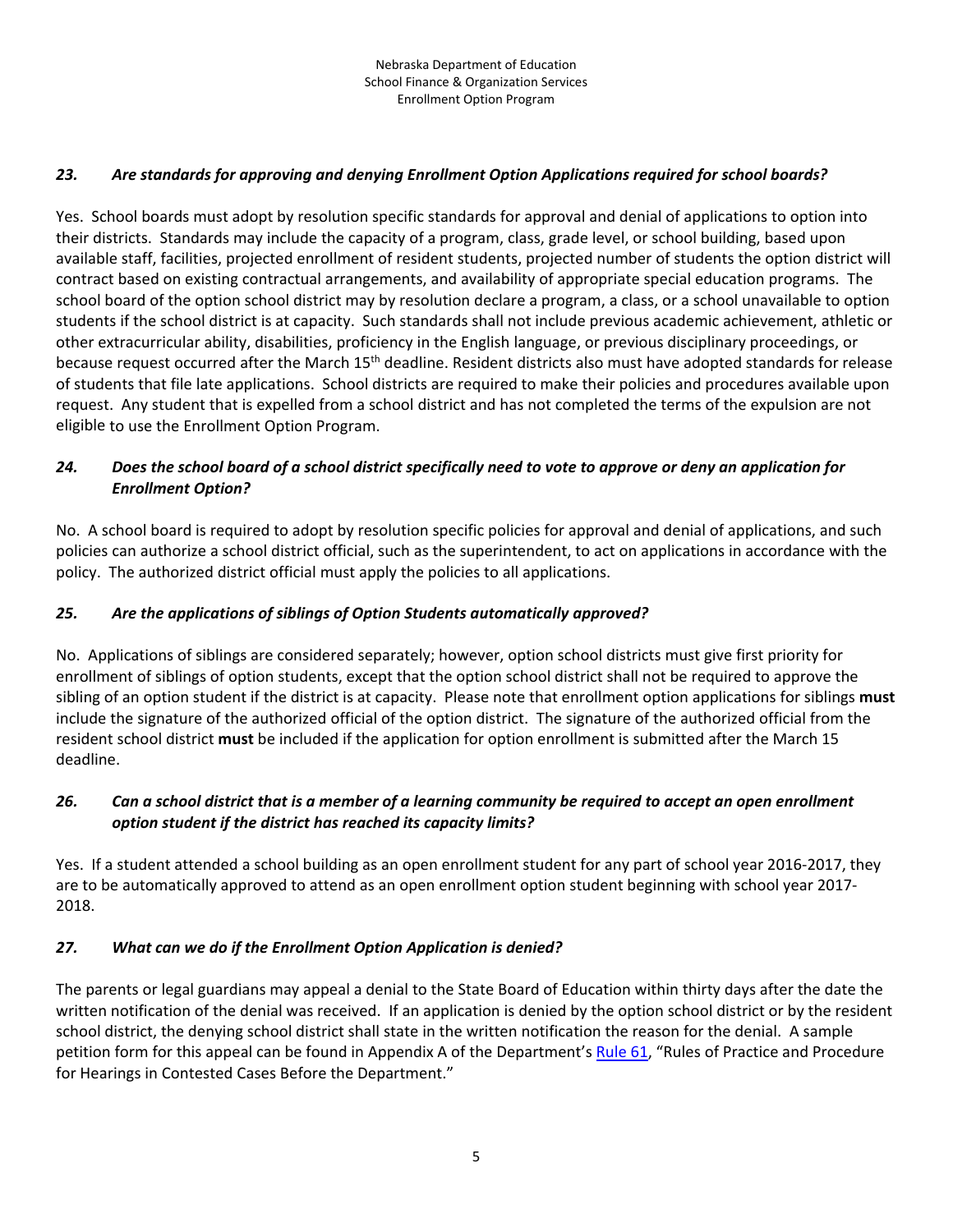#### 28. Can the Resident District refuse a deadline waiver for a student if the Option District will accept *the student?*

Yes. Waiver of deadlines is governed by the adopted policy of the school board of the resident district and by the preceding actions of the school district.

#### *29. Can the deadline for application of Enrollment Option be waived?*

Yes. The schools boards adopted policy may waive the deadline.

#### 30. When a student who is not participating in the Enrollment Option Program moves out of a Resident *School District, can the parents or legal guardians use the Enrollment Option Program to allow the student to continue attending the original Resident District?*

The application of a student who relocates in a different school district but wants to continue attending his or her original resident school district and who has been enrolled in his or her original resident school district for the immediately preceding two years shall be automatically accepted, and the deadlines prescribed in section 79‐237 shall be waived. A school district may (but is not required to) also allow a student whose residency in the district ceases during the school year to continue attending for the remainder of the school year, even without applying to option enroll.

#### *31. When an Option Student moves out of the original Resident District, can the Option Student continue the use of the Enrollment Option Program in the original Option School District?*

Yes. The application of an option student who relocates in a different school district but wants to continue attending the option school district is automatically accepted regardless of deadlines and capacity limitations.

# *32. Is the Option School District responsible for providing transportation?*

The parents or legal guardians of the option student shall be responsible for required transportation, subject to the following: Option students who qualify for free lunches shall be eligible for either free transportation or transportation reimbursement as described in section 79-611 from the option school district pursuant to policies established by the school district in compliance with section  $79-241(2)$ . Also, a school district may, upon mutual agreement with the parents or legal guardians of an option student, provide transportation to the option student on the same basis as provided for resident students. The school district may charge the parents or legal guardians of each option student transported a fee sufficient to recover additional costs of such transportation.

Open enrollment option students who received free transportation for school year 2016‐17 through the local district board of the option school district will continue to provide free transportation for the duration of the student's status as an open enrollment option student or for the duration of the student's enrollment in a pathway, unless the student relocates to a school district that would have prevented the student from qualifying for free transportation for the 2016‐ 17 school year.